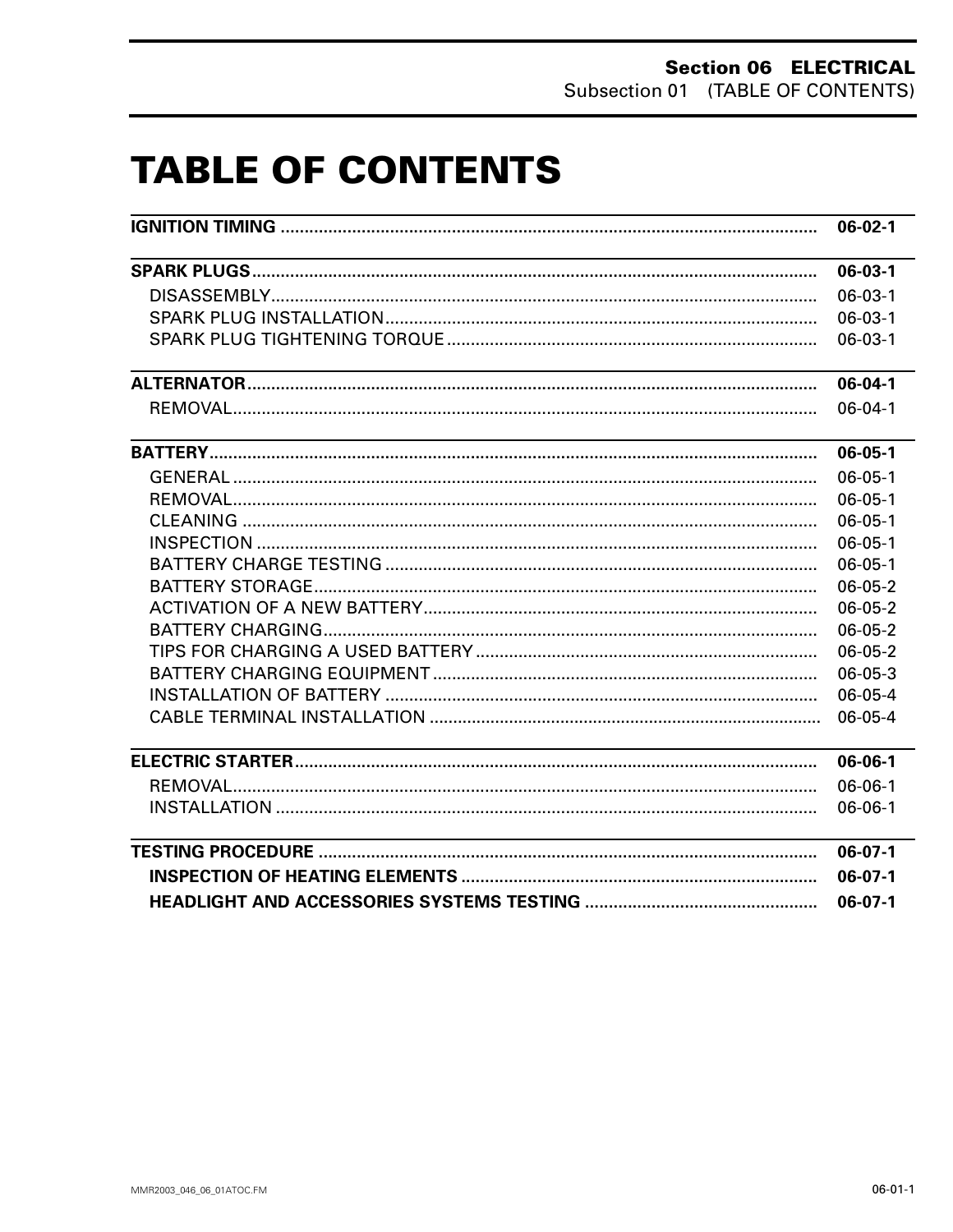# <span id="page-1-0"></span>**IGNITION TIMING 0**

The ECM is programmed with data (it contains ignition mappings) for optimum ignition timing under all operating conditions. Using engine operating conditions provided by the sensors, the ECM controls the ignition timing for optimum engine operation. There is no mechanical adjustment to perform.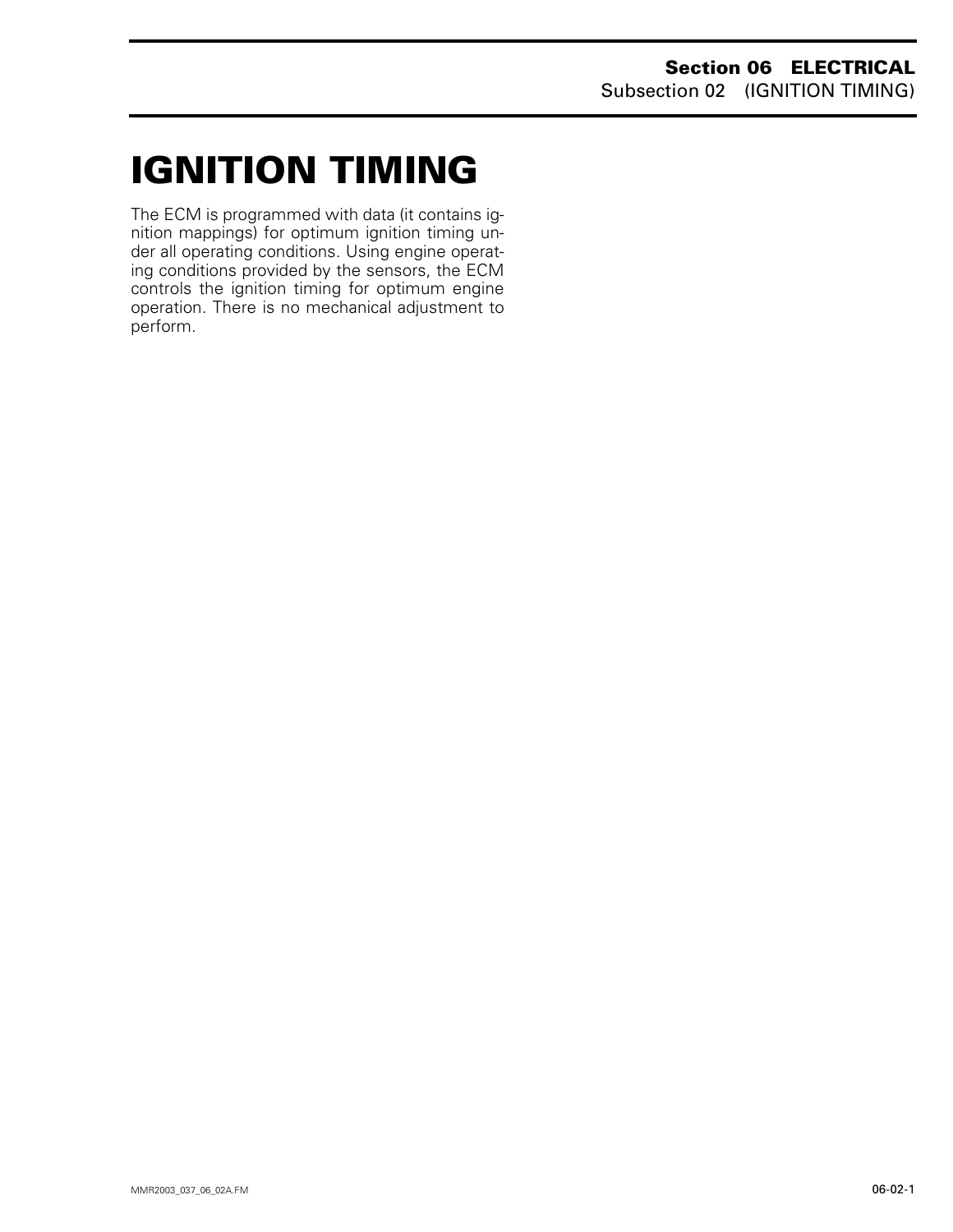# **SPARK PLUGS 0**

# DISASSEMBLY

First unscrew the spark plug 1 turn.

Clean the spark plug and cylinder head with pressurized air, then completely unscrew.

# **WARNING**

Whenever using compressed air, always wear protective eye wear.

# SPARK PLUG INSTALLATION

Prior to installation make sure that contact surfaces of the cylinder head and spark plug are free of grime.

- 1. Using a wire feeler gauge, set electrode gap according to TECHNICAL DATA.
- 2. Apply anti-seize lubricant (P/N 293 800 070) over the spark plug threads to prevent possible seizure.
- 3. Hand screw spark plug into cylinder head and tighten with a torque wrench and a proper socket.



*1. Proper socket*

*2. Improper socket*

# <span id="page-2-0"></span>SPARK PLUG TIGHTENING TORQUE

| MODEL | <b>SPARK</b><br><b>PLUGS</b> | <b>TOROUE</b><br>$N \cdot m$ (lbf $\cdot$ in) |
|-------|------------------------------|-----------------------------------------------|
| 4-TFC | NGK<br><b>DCPR8F</b>         | 17 (150)                                      |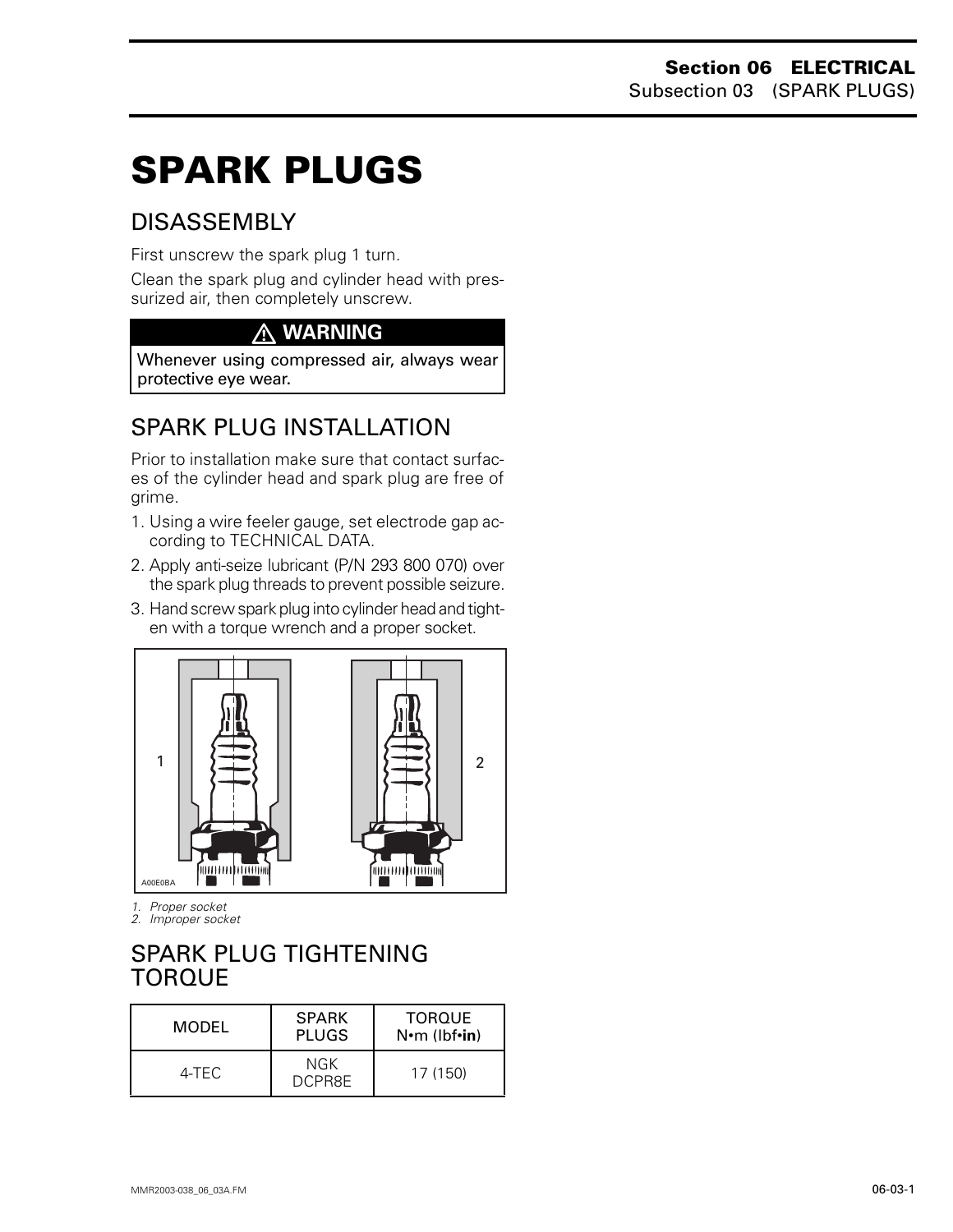# <span id="page-3-0"></span>**ALTERNATOR 0**

The alternator is located on the ignition cover on the engine right hand side (alternator side).



- *1. Alternator*
- *2. Three screws*

# REMOVAL

Remove:

- alternator cable
- alternator plug
- alternator screws and pull alternator.

#### Inspection



*1. Drive gear 2. O-ring*

NOTE: The alternator does not require any maintenance and must not be opened for repair work.

Inspect the housing and the alternator drive gear for damage or wear. In case of damage, the alternator must be replaced. The alternator can only be replaced as a complete assembly.

#### Installation

The installation is the reverse of removal procedure. Pay attention to the following details.

NOTE: At assembly replace the O-ring of the alternator. Grease the drive gear and the O-ring before assembly using multi purpose grease. This will ease assembly and prevent displacement of the gasket during installation.

If it is not possible to move the alternator into the guide, this is due to the position of the drive gear. Pull the alternator out once more, slightly rotate the drive gear and try again.

Torque alternator screws to 23 N•m (17 lbf•ft).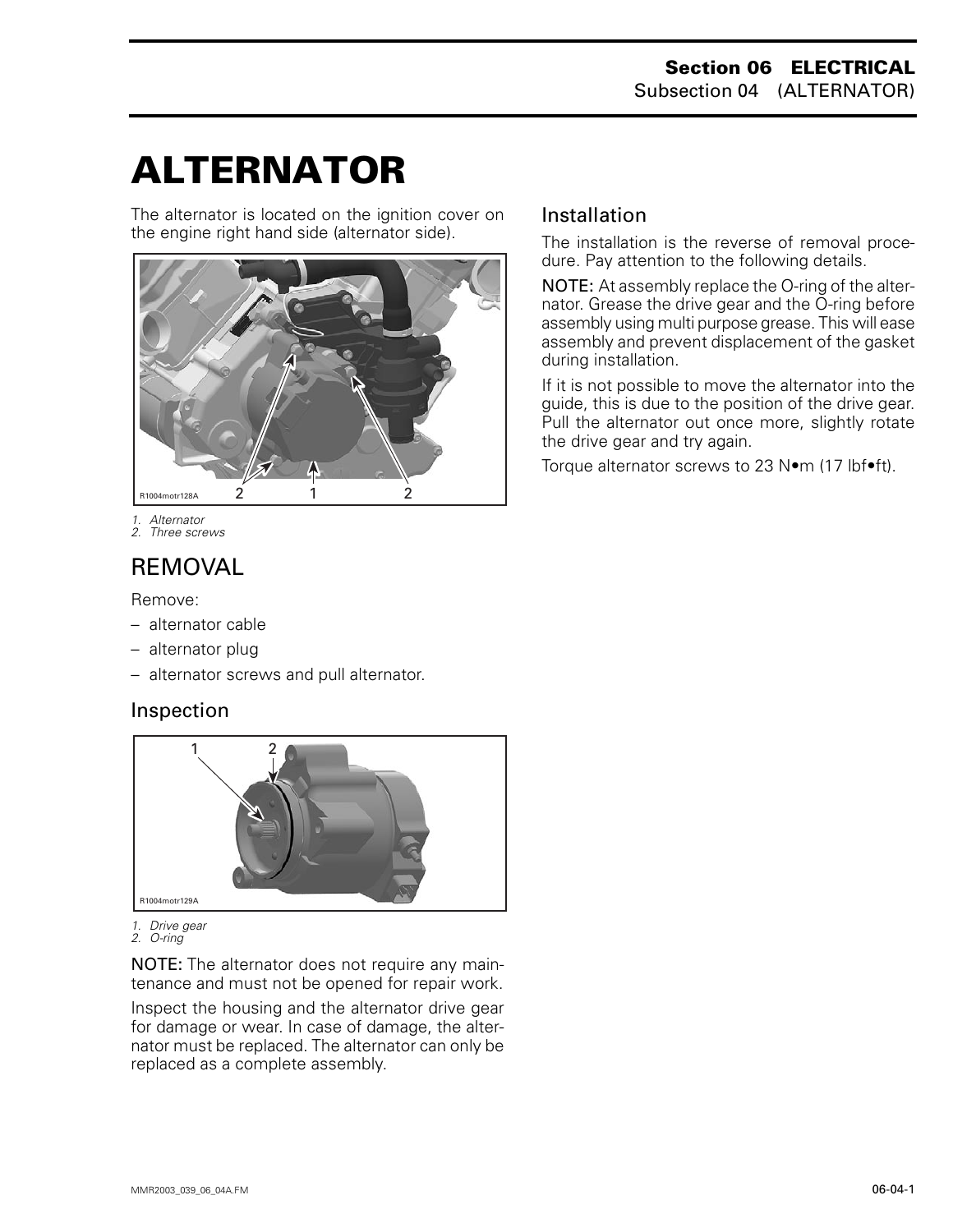# **BATTERY 0**

# **GENERAL**

Sealed valve regulated lead acid (VRLA) battery (YTX24HL-BS, P/N 515 175 895) is used for the 4- TEC models. Sealed VRLA battery is sealed, nonspillable and maintenance reduced — no electrolyte level to be checked and readjusted. No ventilation tube is attached to the battery.

# REMOVAL

#### **WARNING**

Never charge or boost battery while installed on vehicle.

Open the hood.

Unfasten the strap and remove battery guard.

Slide away the rubber boot from the RED cable connection.

Disconnect RED positive cable from the battery post.

## **WARNING**

Do not touch anything else with the wrench than the positive connection.

Slowly lift the battery to expose BLACK negative cable connection.

Disconnect the BLACK negative cable from battery post.

Remove the battery.

**CAUTION:** In case of any electrolyte spillage, immediately wash off with a solution of baking soda and water to prevent damage to vehicle components.

# CLEANING

Clean the battery, battery casing, cables and battery posts using a solution of baking soda and water.

Remove corrosion from battery cable terminals and battery posts using a firm wire brush. Battery top should be cleaned by soft brush and any grease-cutting soap or baking soda solution.

# INSPECTION

Visually inspect battery casing for cracks, leaks or other possible damage. Discoloration, warping or raised top, indicates that battery has overheated or been overcharged. If casing is damaged, replace battery and thoroughly clean battery tray and close area with water and baking soda.

# **WARNING**

Should the battery casing be damaged, wear a suitable pair of non-absorbent gloves when removing the battery by hand.

Inspect battery posts for security of mounting.

# <span id="page-4-0"></span>BATTERY CHARGE TESTING

# Voltmeter Test

The sealed and maintenance free battery has to be tested with a voltmeter.

Battery testing requires a voltmeter that can measure DC voltage. Connect a voltmeter parallel to the circuit being tested, observing polarity; otherwise, wrong voltmeter reading will appear.

There are two types of battery tests: unload and load.

An unload test is made on a battery without discharging current. It is the simplest and most commonly used method.

An load test is more accurate.

## Unload Test

Check charge condition by using a voltmeter. Voltmeter readings appear instantly to show the state of charge.

#### **WARNING**

Connect the positive lead to the battery's positive terminal, and the negative lead to the negative terminal.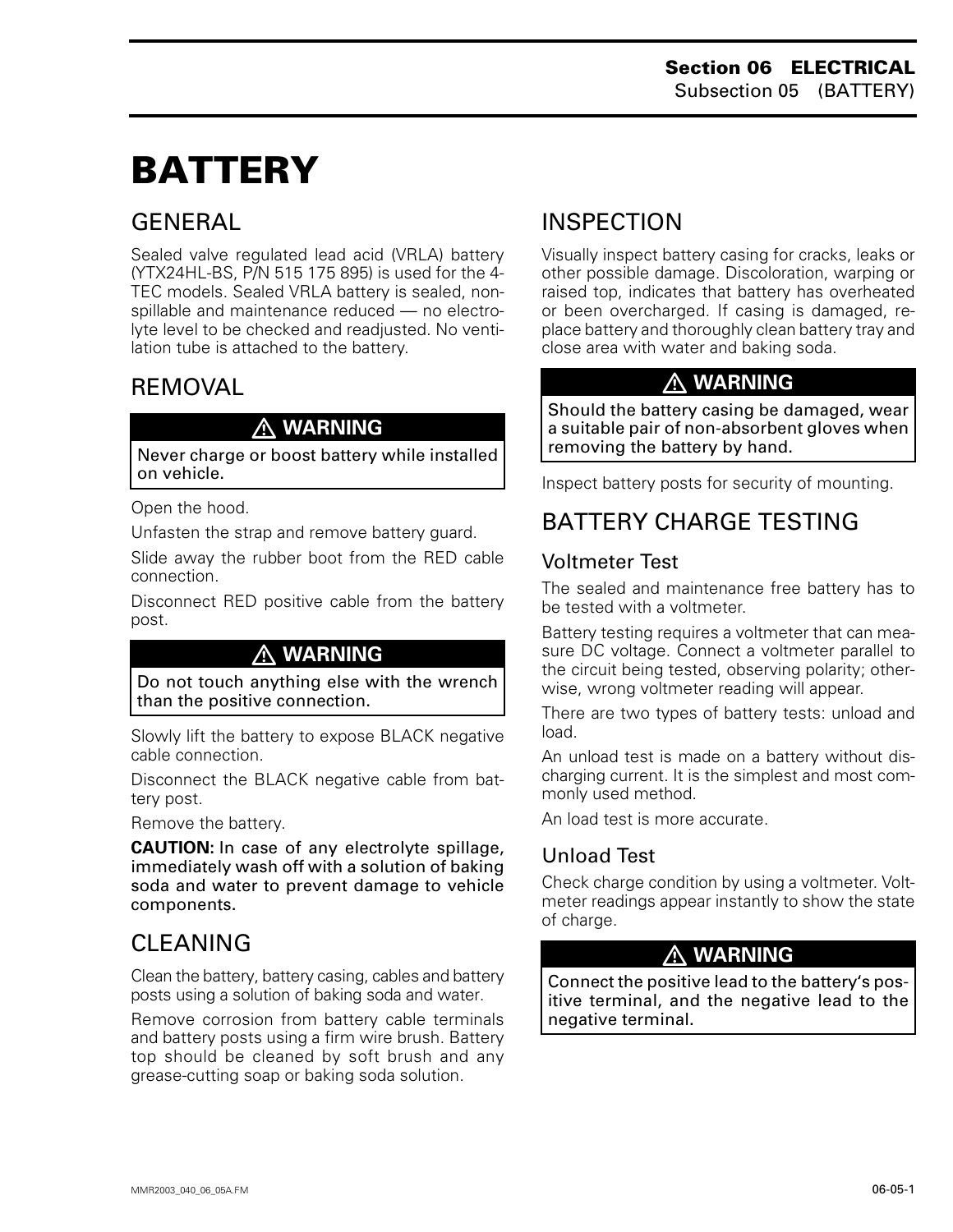#### **Section 06 ELECTRICAL**

Subsection 05 (BATTERY)

| STATE OF CHARGE | <b>VOLTAGE READING</b> |
|-----------------|------------------------|
| 100%            | 12.8 - 13.0 V          |
| 75% - 100%      | $12.5 - 12.8$ V        |
| $50\% - 75\%$   | $12.0 - 12.5$ V        |
| $25\% - 50\%$   | $11.5 - 12.0 V$        |
| $0\% - 25\%$    | 11.5 V or less         |

#### Load Test

This is the best test of battery condition under a starting load. Use a load testing device that has an adjustable load.

Apply a load of 3 times the ampere-hour rating of the battery. At 14 seconds into the test, check battery voltage; if battery is in good condition, it will have at least 10.5 Vdc.

# <span id="page-5-0"></span>BATTERY STORAGE

Disconnect and remove battery from the vehicle.

The battery must always be stored in fully charged condition.

Clean battery terminals and cable connections using a wire brush. Apply a light coat of dielectric grease (P/N 293 550 004) or petroleum jelly on terminals.

Clean battery casing using a solution of baking soda and water. Rinse battery with clear water and dry well using a clean cloth.

Charge the battery every month if stored at temperature below 15°C (60°F).

Charge the battery every two week if stored at temperature above 15°C (60°F).

# ACTIVATION OF A NEW BATTERY

Refer to the instructions provided with the battery.

# BATTERY CHARGING

Voltage reading should be a minimum of 12.8 - 13.0 volts after charging. If open circuit voltage reading (with voltmeter) is not 12.8 volts or more - repeat charging cycle.

The following table shows the charging time of the battery require.

| <b>CONSTANT CURRENT CHARGER (1.0 A)</b>                              |                                                |  |  |
|----------------------------------------------------------------------|------------------------------------------------|--|--|
| <b>STATE OF CHARGE</b>                                               | <b>CHARGING TIME</b><br>(hours)                |  |  |
| 100%<br>75% - 100%<br>$50\% - 75\%$<br>$25\% - 50\%$<br>$0\% - 25\%$ | None<br>$3 - 6$<br>$5 - 11$<br>$13 - 15$<br>20 |  |  |

| <b>BATTERY CHARGER (1.5 A)</b><br>(P/N 529 035 772)                     |                                                     |  |
|-------------------------------------------------------------------------|-----------------------------------------------------|--|
| STATE OF CHARGE                                                         | CHARGING TIME<br>(hours)                            |  |
| $100\%$<br>75% - 100%<br>$50\% - 75\%$<br>$25\% - 50\%$<br>$0\% - 25\%$ | None<br>$1 - 3$<br>$2 - 5$<br>$5 - 10$<br>$10 - 15$ |  |

#### **CAUTION:** If battery gets hot to the touch, stop charging and allow it to cool before continuing.

Allow battery to rest 1 - 2 hours after charging before checking voltage reading.

## TIPS FOR CHARGING A USED **BATTERY**

#### **CAUTION:** Prior to charging the battery, always remove it from the vehicle to prevent electrolyte spillage on the vehicle.

For best results, battery should be charged when the electrolyte and the plates are at room temperature. A battery that is cold may not accept current for several hours after charging began.

Do not charge a frozen battery. If the battery charge is very low, the battery may freeze. If it is suspected to be frozen, keep it in a heated area for about 2 hours before charging.

## **WARNING**

#### Do not place battery near open flame.

The time required to charge a battery depends on some factors such as:

– Battery temperature: Charging time is increased as the temperature goes down. The current accepted by a cold battery will remain low. As the battery warms up, it will accept a higher rate of charge.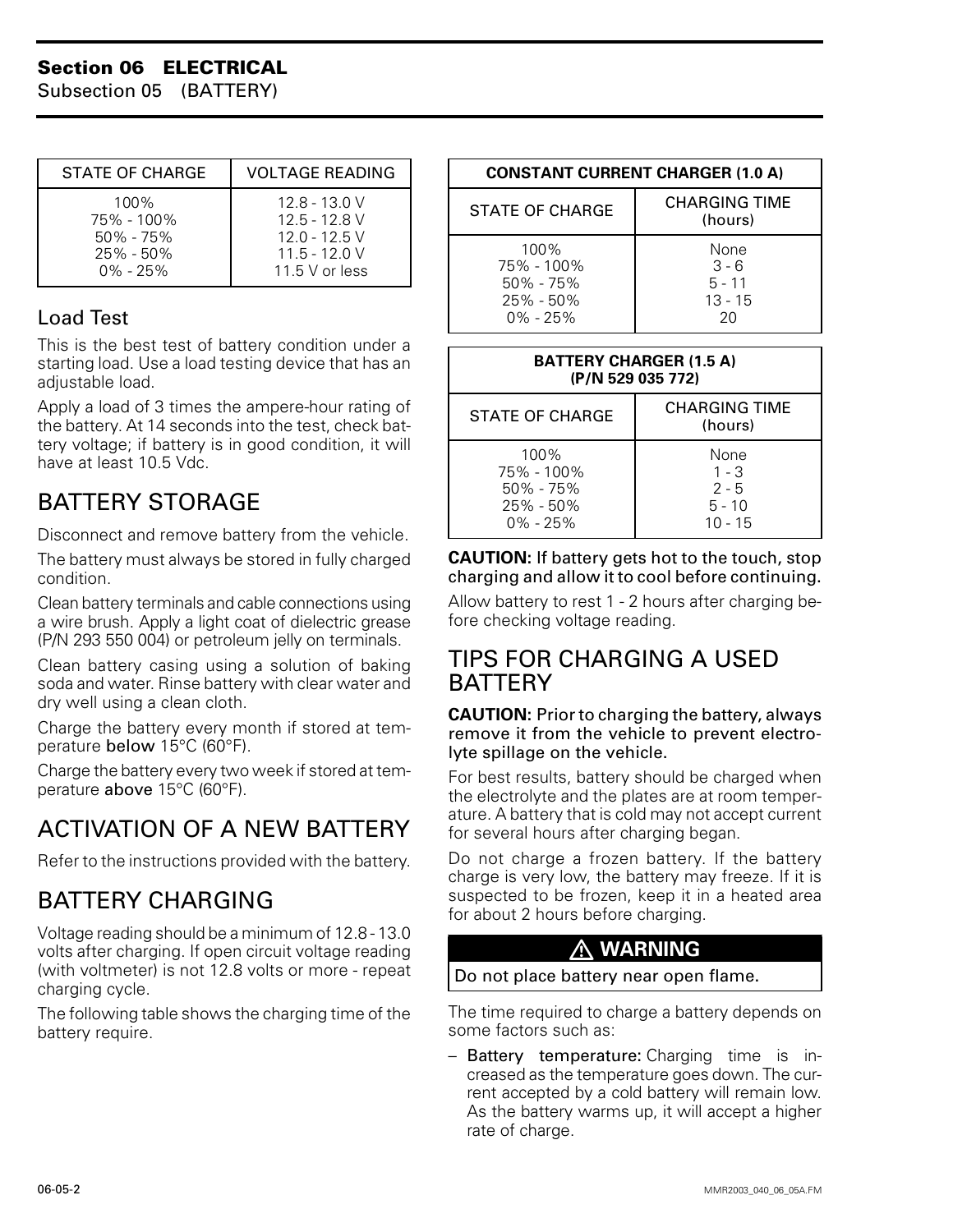– Type of charger: Battery chargers vary in the amount of voltage and current that they can supply. Therefore, the time required for the battery to begin accepting measurable current will also vary.

#### Charging a Very Flat or Completely Discharged Battery

Unless this procedure is properly followed, a good battery could needlessly be replaced.

- Measure the voltage at the battery posts with an accurate voltmeter. If it is below 10 volts, the battery will accept current at very low rate, in terms of milliamperes. It could take some time before the charging rate increases. Such low current flow may not be detectable on some charger ammeters and the battery will seem to accept no charge.
- Only for this particular case, set the charger to a high rate.

NOTE: Some chargers have a polarity protection feature that prevents charging unless the charger leads are connected to the correct battery terminals. A completely discharged battery may not have enough voltage to activate this circuitry, even though the leads are connected properly. It will seam like the battery does not accept a charge. Follow the charger manufacturer's instructions on how to bypass or override this circuitry so that the charger will turn on and charge a low-voltage battery.

- Since the battery chargers vary in the amount of voltage and current they provide, the time required for the battery to accept measurable charger current might be up to approximately 10 hours or more.
- If the charging current is not up to a measurable amount at the end of about 10 hours, the battery should be replaced.
- If the charging current is measurable before the end or at the end of about 10 hours, the battery is good and charging should be completed in the normal manner as specified in ACTIVATION OF A NEW BATTERY.
- It is recommended that any battery recharged by this procedure be load tested prior to returning it to service.

## <span id="page-6-0"></span>BATTERY CHARGING EQUIPMENT

The battery charger should have an adjustable charging rate. Variable adjustment is preferred, but a unit which can be adjusted in small increments is acceptable.

The battery charger must be equipped with an ammeter capable of accurately measuring current of less than one ampere.

If the present charger is not adjustable to the proper current values, a rheostat can be connected in series with the battery to provide adjustment. 12 ohm, 50 watt rheostat, such as OHMITE — 0314 or MALLORY 50K 12P, are available from electronic parts supply shops and they are suitable for use with most chargers if the peak current is to be held below 2 A.

If you need an accurate ammeter, we recommend the use of: SHURITE — 5202 (0 to 3 A) or — 5203 (0 to 5 A) available from electronic parts supply shops.



*1. Charger*

*2. Rheostat 12* Ω *50 W*

*3. Ammeter 4. Battery*

For a service application and a permanent installation, both ammeter and rheostat can be built into a small box adjacent to your charger.

**CAUTION:** Adequate ventilation MUST be provided to cool the rheostat.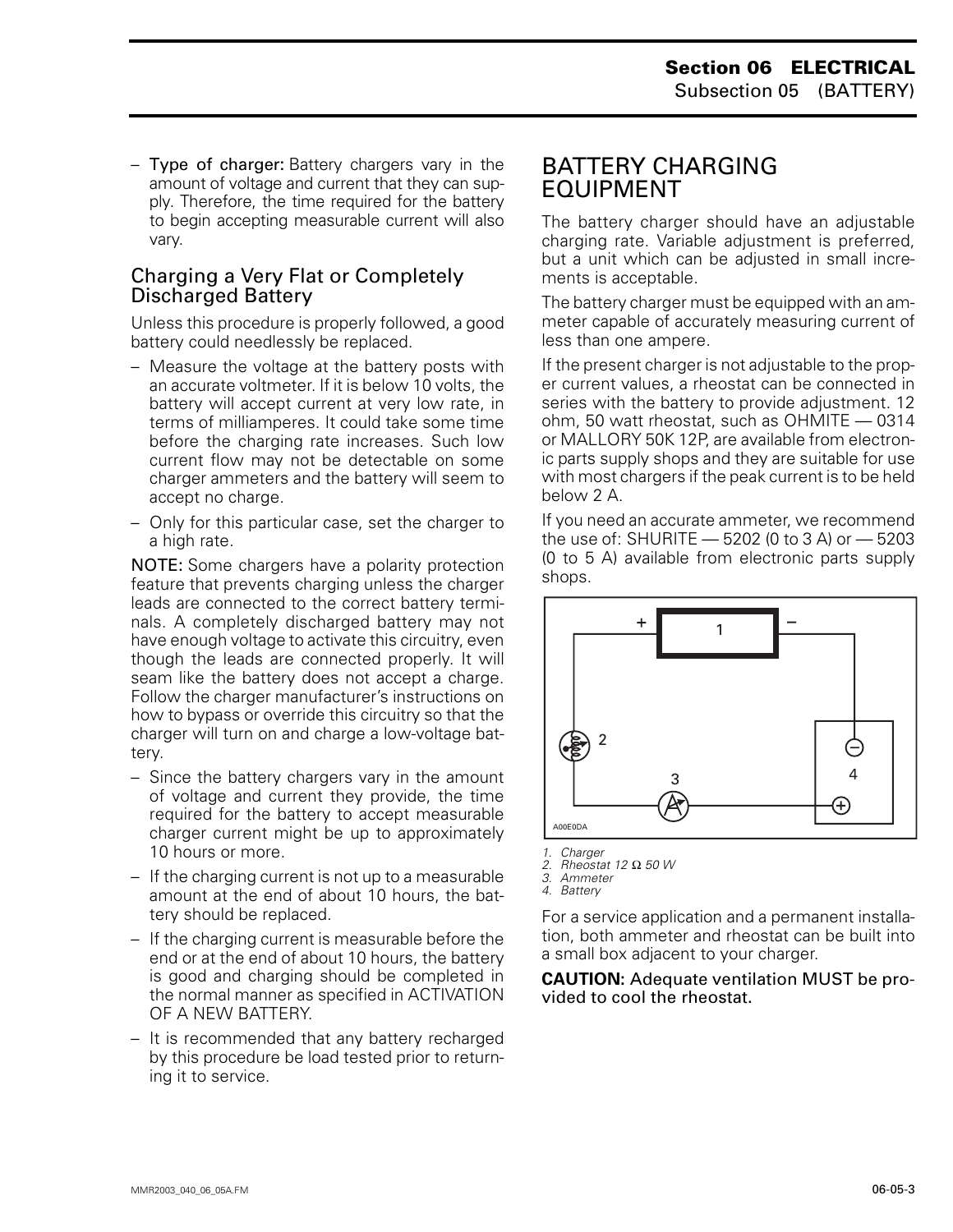Subsection 05 (BATTERY)

# <span id="page-7-0"></span>INSTALLATION OF BATTERY

Connect BLACK negative cable to battery negative post.

Apply silicone dielectric grease (P/N 293 550 004) on battery negative connection.

Install the battery in its support with the battery posts facing rearward.

Connect RED positive cable to positive battery post.

#### **WARNING**

Do not touch anything else with the wrench than the positive connection.

#### **WARNING**

Never charge or boost battery while installed on vehicle.

Apply silicone dielectric grease (P/N 293 550 004) on battery positive connection.

Cover the RED positive connection with rubber boot.

# CABLE TERMINAL INSTALLATION

Carefully strip the wire approximately to 12 mm (1/2 in) in length, using a wire stripping tool or sharp blade/knife.



*A. 12 mm (1/2 in)*

NOTE: Make sure not to cut wire strands while stripping the wire.

Install the appropriate terminal on the wire according to the requirement. Refer to appropriate parts catalog.



*INSTALLATION OF TERMINAL*

Follow the instructions provided with the crimp plier (P/N 529 035 730) to select the proper position of the tool.

NOTE: Different wires require different crimp plier settings, so make sure to follow the instruction supplied with the tool.



*POSITIONING THE CRIMP PLIER* Step 1: Press Step<sup>[2]</sup>: Rotate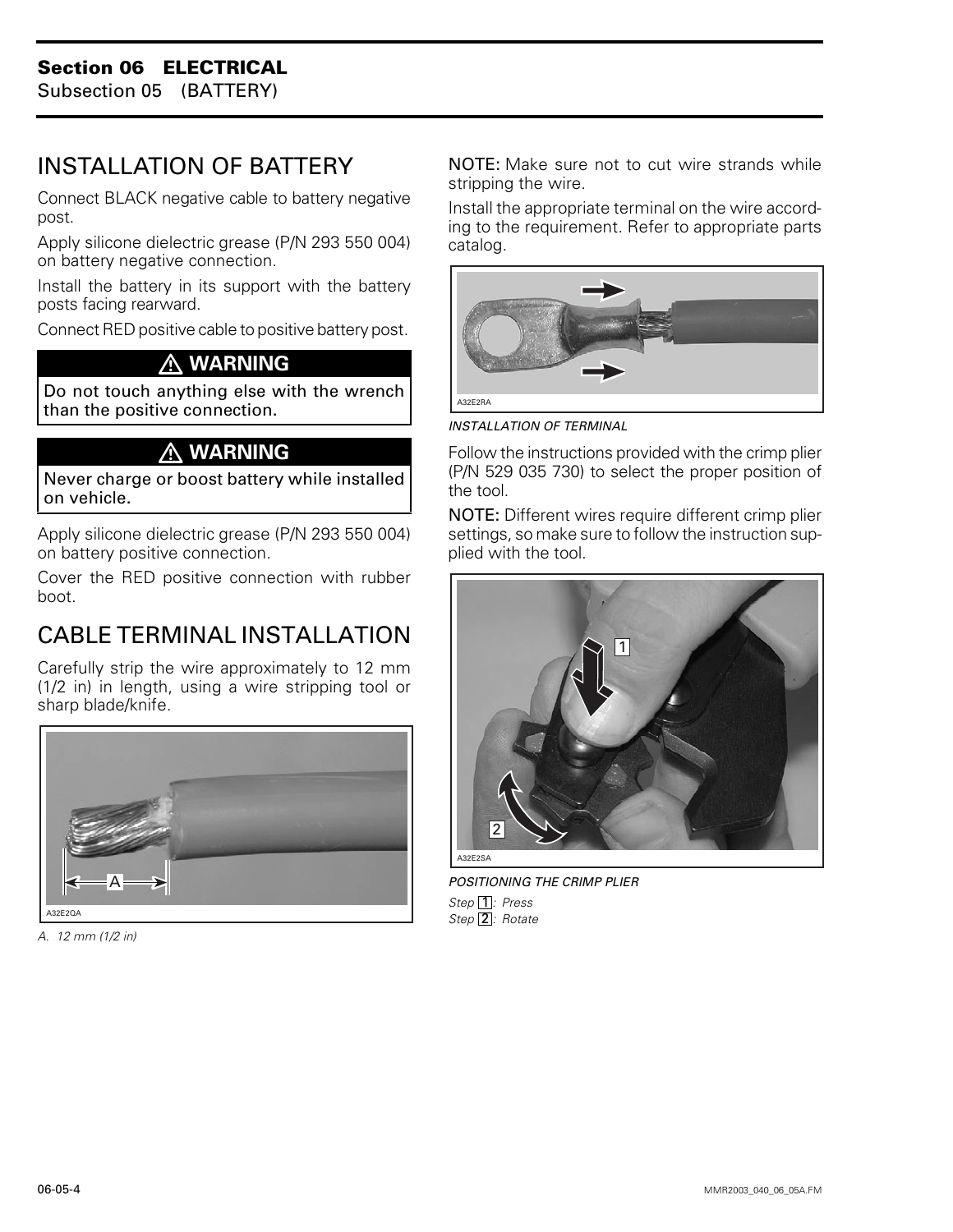After positioning the crimp plier, crimp the terminal already installed on wire.



*CRIMPING OF WIRE*



*PROPERLY CRIMPED WIRE*

To verify, if the wire is properly crimped, hold the wire with one hand and the terminal with the other and pull with some force.

**CAUTION:** Never weld the wire to the terminal. Welding can change the property of the wire and it can become brittle and break.

Install the protective heat shrink rubber tube (P/N 278 001 692) on the terminal. Heat the heat shrink rubber tube using the heat gun so that it grasps the wire and the terminal.

**CAUTION:** Make sure that the protective heat shrink rubber tube has been properly installed and no part of wire is exposed.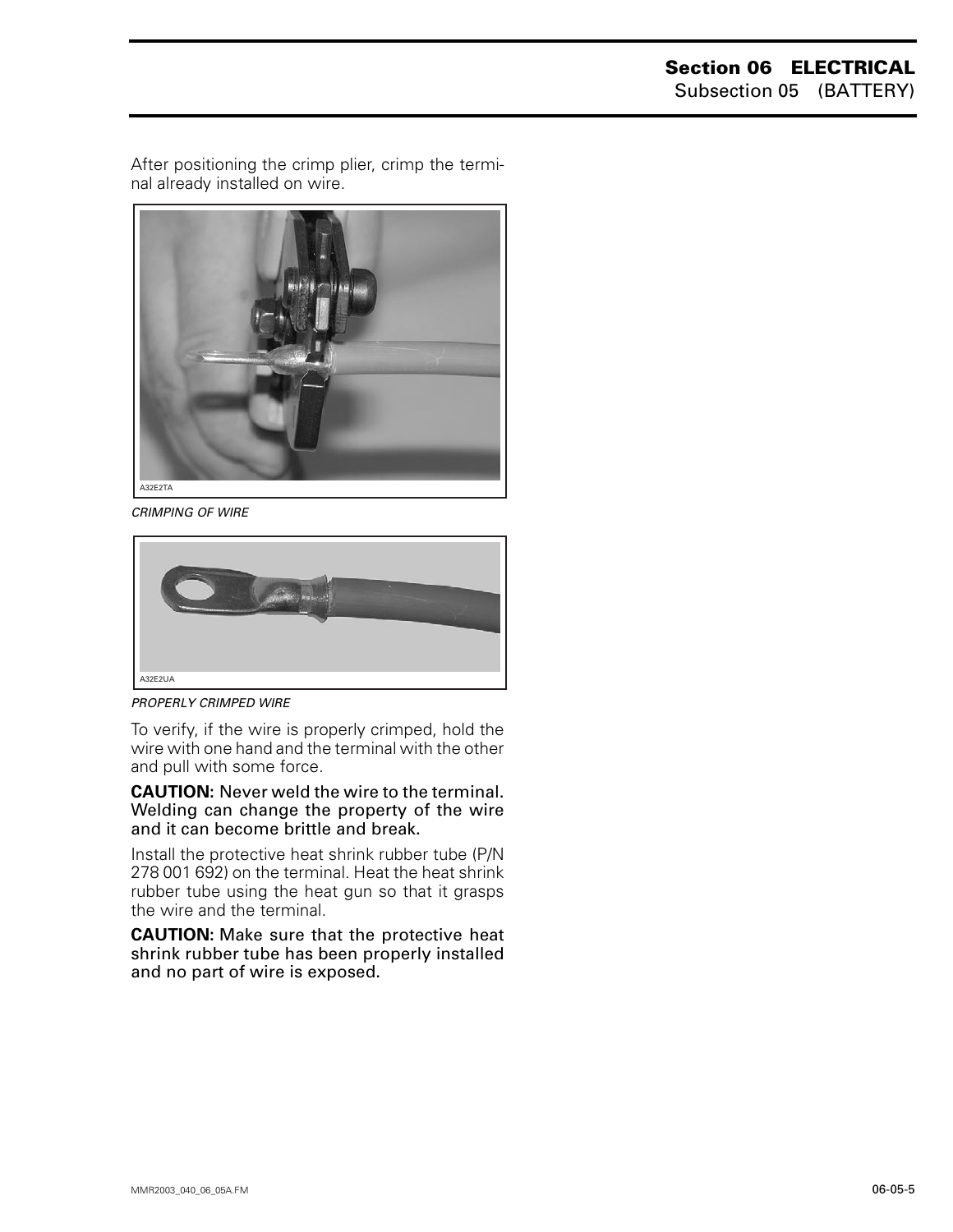# **ELECTRIC STARTER 0**

## REMOVAL

- Disconnect BLACK (-) cable from battery.
- Disconnect RED (+) cable from battery.

#### **WARNING**

Always disconnect BLACK (-) cable first and connect last.

The starter is located below the second cylinder in the crankcase.



*1. Electric starter*

*2. Two screws*

## Removal

Remove:

- starter cable
- starter screws and pull starter.

# <span id="page-9-0"></span>INSTALLATION

The installation is the reverse of removal procedure. Pay attention to the following details.

NOTE: During assembly replace the O-ring of the starter. Grease the drive gear and the O-ring before assembly using multi purpose grease. This will simplify assembly and prevent displacement of the O-ring during installation.

If it is not possible to move the starter into the guide, this is due to the position of the drive gear. Pull the starter out once more, slightly rotate the drive gear and try again.



*1. Drive gear 2. O-ring*

Torque starter screws to 9 N•m (80 lbf•**in**).